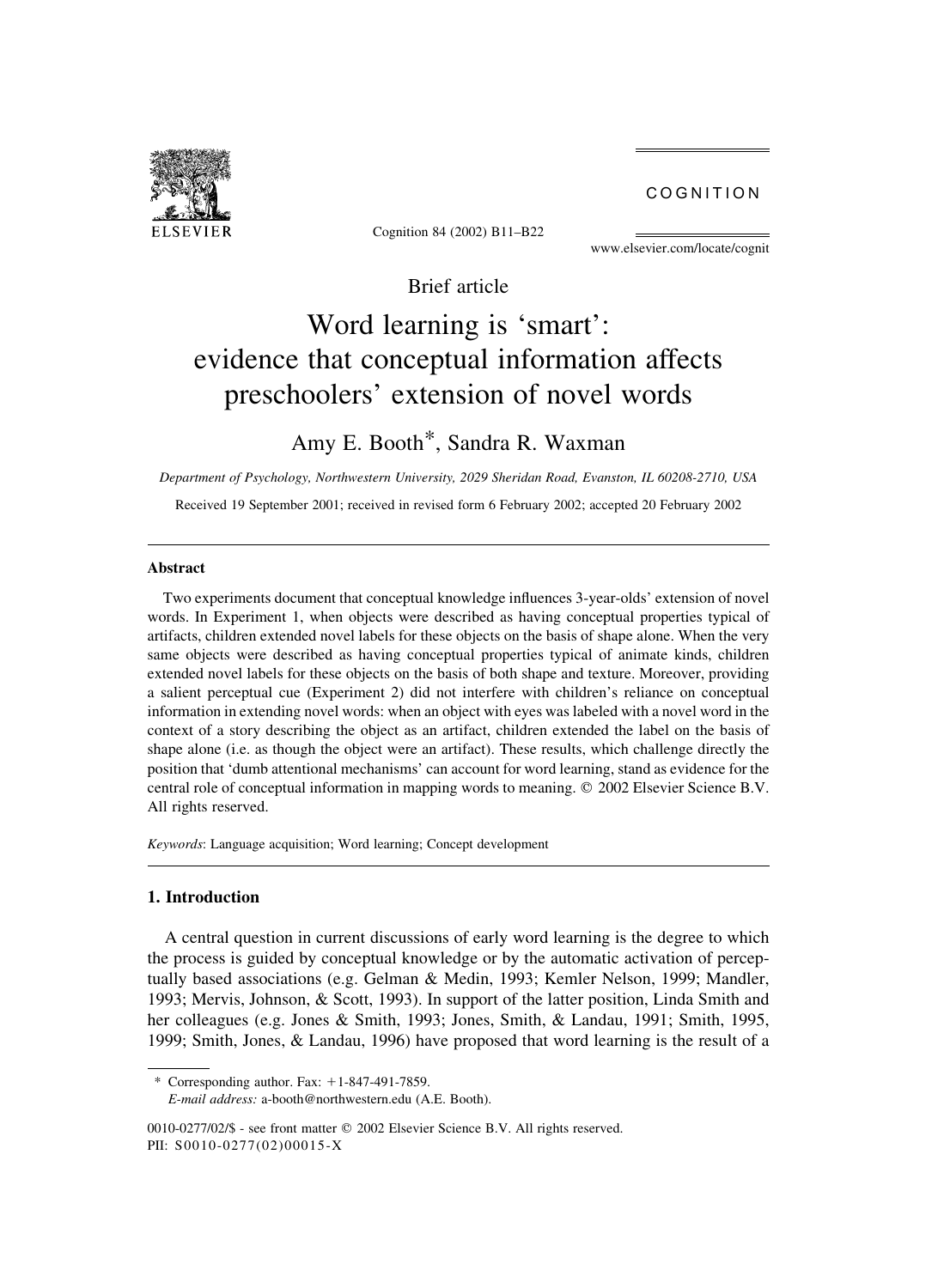"dumb attentional mechanism" (DAM) whereby young learners detect correlations between perceptual properties of objects and kinds of words. On this view, because early vocabularies are dominated by count nouns referring to shape-based categories, children first learn to link words with shape (Samuelson & Smith, 1999). The resulting 'shape-bias' leads children to extend novel nouns to objects that share the same shape (but not necessarily other properties) with a labeled target object, but not to objects that differ in shape (although they may share other properties with the target) (e.g. Graham & Poulin-Dubois, 1999; Landau, Smith, & Jones, 1988).

Proponents of the DAM account (Jones et al., 1991; Samuelson & Smith, 1999, 2000; Smith, 1995, 1999) have asserted that once children notice more specific correlations between words, perceptual features, and the importance of other perceptual dimensions, they begin to systematically vary their extension of novel words on the basis of those perceptual features. For example, if a solid object with the perceptual feature 'eyes' is labeled with a novel noun, 3-year-old children extend that word to other objects that share both shape and texture with the named object (Jones et al., 1991). In contrast, when the same object is presented without eyes, only the 'shape-bias' is triggered in naming. That is, children extend the word to all objects that share the shape of with the named object, regardless of texture. Implicit in the DAM account is the assumption that these perceptually based associations are evoked automatically and directly in the context of word learning, without appealing to any conceptual knowledge (in this case, the concept of animacy).

Although it is well documented that perceptual information plays an important role in word learning (e.g. Goldstone & Barsalou, 1998; Graham & Poulin-Dubois, 1999; Jones & Smith, 1993; Kemler Nelson, Frankenfield, Morris, & Blair, 2000; Mervis et al., 1993), and that it can, under certain conditions, overshadow conceptual information (Gentner, 1978; Landau, Smith, & Jones, 1998; Tomikawa & Dodd, 1980), an accumulation of evidence suggests that the DAM view may not provide a sufficient or accurate account of word learning (e.g. Becker & Ward, 1991; Booth & Waxman, 2001; Gelman & Coley, 1991; Gelman & Markman, 1987; Keil, 1994b; Kemler Nelson, 1995, 1999; Kemler Nelson, Frankenfield et al., 2000; Kemler Nelson, Russell, Duke, & Jones, 2000; Landau, 1994; Ward, Becker, Hass, & Vela, 1991). For example, Kemler Nelson and her colleagues (Kemler Nelson, 1995, 1999; Kemler Nelson, Frankenfield et al., 2000; Kemler Nelson, Russell et al., 2000) have shown that conceptual information (in the form of object functions) guides word extension in young children. After a novel target object performing a novel function was labeled with a novel word, 2-year-olds more often extended the word to objects that maintained features critical to the demonstrated function (even if they globally looked dissimilar to the target) than to objects that did not maintain these features (even if they globally looked similar to the target) (Kemler Nelson, Russell et al., 2000). Bloom, Markson, and Diesendruck (as reported in Bloom, 2000, p. 165) also demonstrated the influence of conceptual information (in the form of intended function) on preschoolers' word extension. When a nonsense object was labeled for 4-year-olds, a shape-bias emerged. However, if prior to testing, the nonsense object was removed from a form-fitting box, children exhibited no shape-bias, extending the novel word to the object, but not to its box. The fact that children appreciated that objects with the same shape could be different 'kinds of things' suggests that the effect of perception on word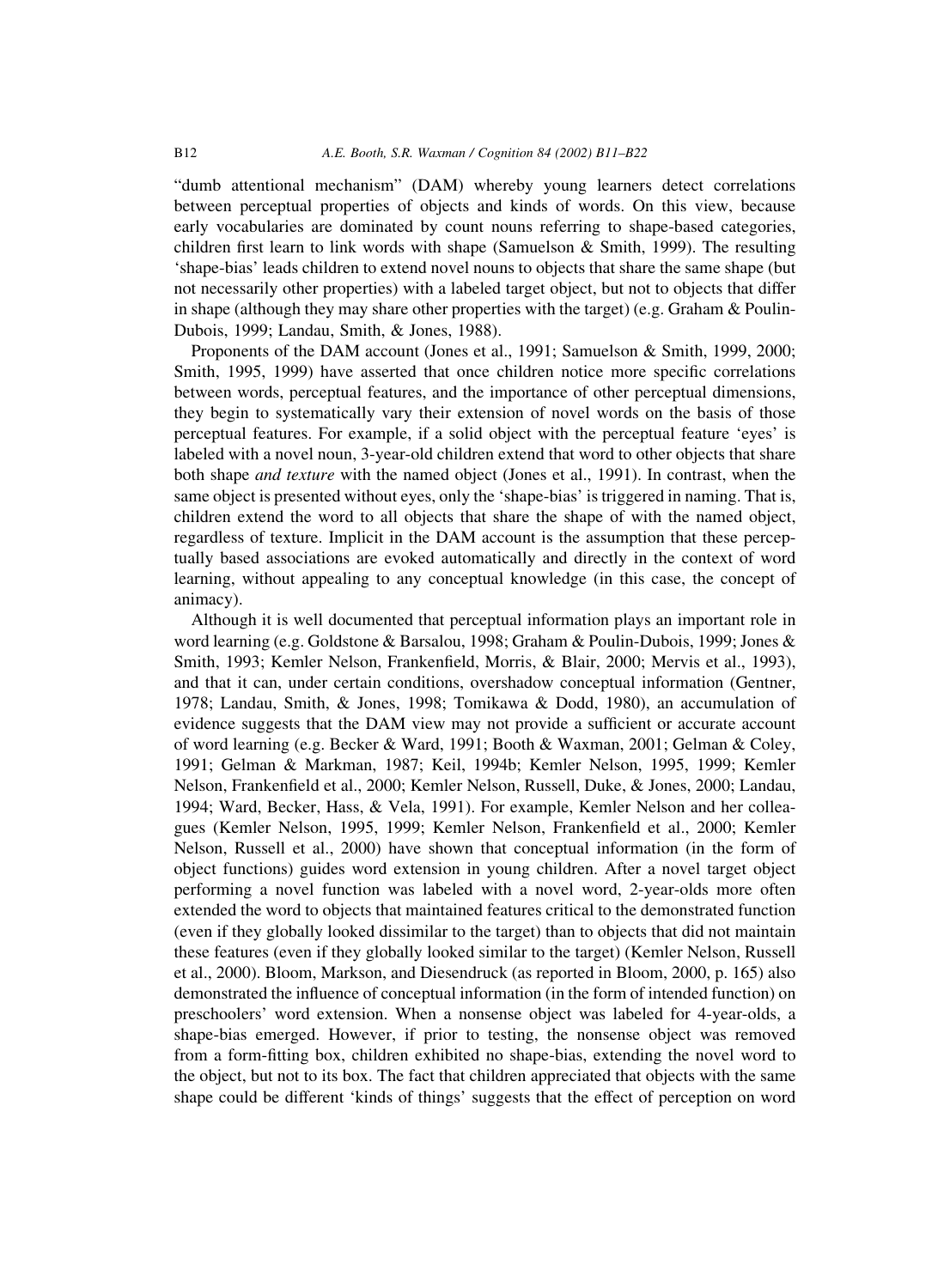learning is not direct. On Bloom's account, shape is important, not because attention to it is automatically triggered by the presence of a new word, but because shape usually reflects the intentional design of the creator. It is this conceptual information, not shape, per se, that determines category membership.

Keil (1994b) has also argued that word learning cannot be wholly attributed to perceptual processes that exert their influence directly. In his view, "…a [shape] bias might exist, but its origins may not be simply in the form of a perceptual rule, but rather in terms of what sorts of properties are more central to understanding different sorts of kinds" (p. 185). In other words, shape becomes an important indicator of category membership for children, not by virtue of a direct correlation with categories, but because it is causally related to deeper conceptual qualities of objects from a broad range of ontological categories. For example, shape is intimately tied both to the functions of artifacts and to the behaviors in which animate objects can engage. Only for non-living natural kinds (e.g. rocks) is shape not clearly tied to deeper conceptual properties. Keil (1994b) reported preliminary evidence suggesting that the ontological domain of a labeled object influences preschoolers' extension of the novel word (see also Becker & Ward, 1991; Landau, 1994; Ward et al., 1991). For example, when a target object was described as a kind of animal, children extended the novel label on the basis of shape. Yet when the same object was described as a kind of rock, children accepted wide variations in shape, extending the label on the basis of color and texture instead. This suggests that in learning new words, children weight various perceptible dimensions (shape, color, texture) differently, depending upon conceptual information. $<sup>1</sup>$ </sup>

This is a critical point. If providing conceptual information regarding the ontological kind of an object, in the absence of any distinguishing perceptual cues, can result in distinct patterns of novel word extension, a 'dumb attentional' account becomes less tenable. Rather than automatically triggering attention to other perceptual dimensions (shape and texture), eyes may provide a gateway through which children access existing conceptual knowledge regarding the ontological domain of the named object, and the dimensions that are central to that kind.

The current work was designed to provide a strong test of preschoolers' use of conceptual information regarding ontological kind in extending novel words. We examine the influence of conceptual information on word learning first in the absence of distinguishing perceptual information (Experiment 1) and then in the presence of conflicting perceptual information (Experiment 2).

## 2. Experiment 1

In this experiment we assess children's extension of novel words as a function of conceptual information about a labeled object's ontological kind. All children are presented with exactly the same target objects, labeled with the same novel nouns. Condi-

<sup>&</sup>lt;sup>1</sup> Unfortunately, in the few details that Keil (1994b) provides regarding his study, he suggests that domain information was provided to the children in the form of familiar names (e.g. 'frog' or 'rock'). This design feature limits the conclusions that can be reached from the results. Under these circumstances, it could be argued that children are automatically attending to features that they had previously associated with the familiar words.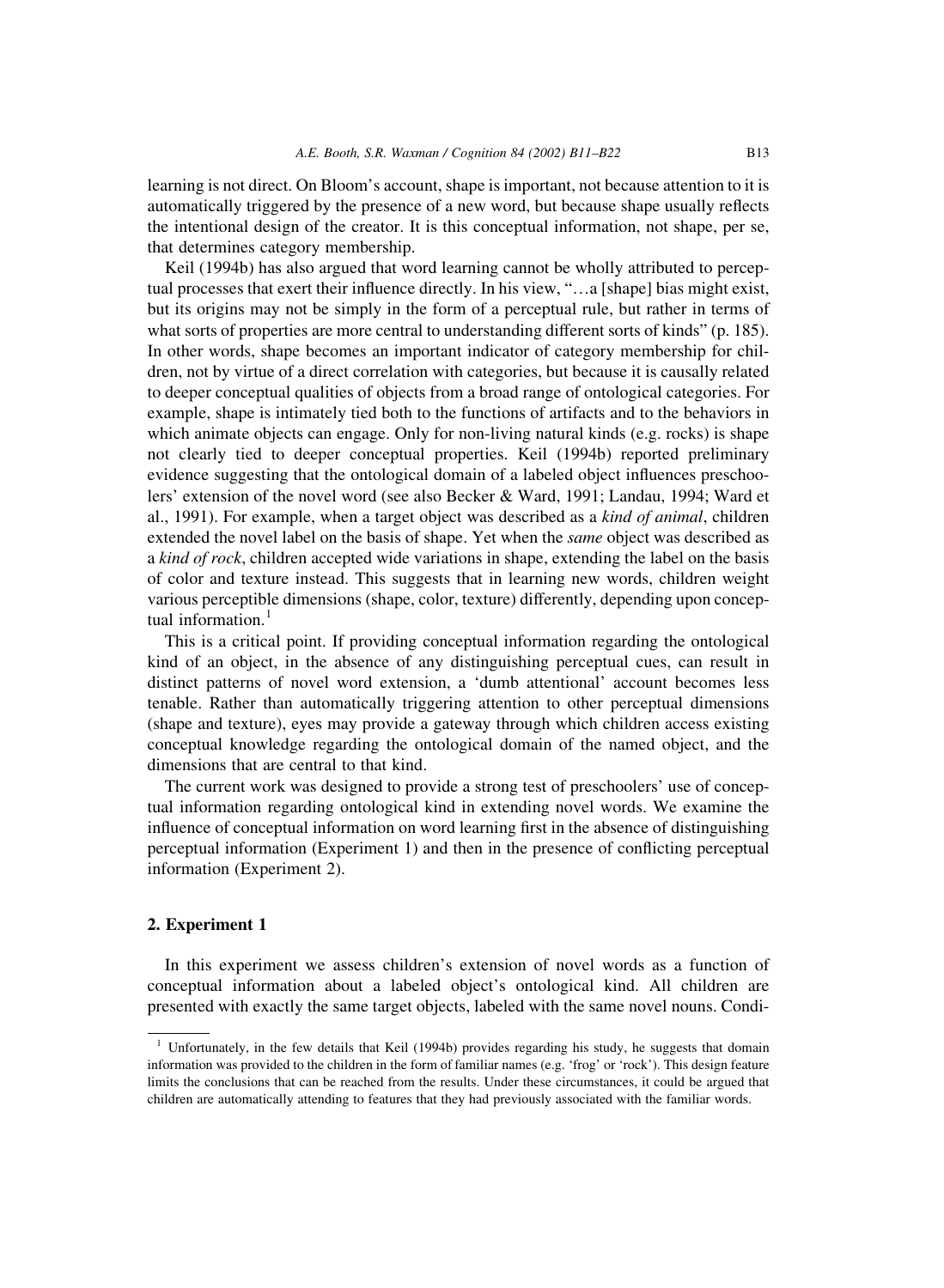tions differ only in the manner in which target objects are described in a vignette. For half of the children, each object is described as an animate kind, while for the remaining half, it is described as an artifact.

If children's word extensions are guided by automatic, purely perceptual mechanisms, then the conceptual information provided in these vignettes should have no effect. Because the objects do not have eyes, or any other distinctive perceptual cues associated with the importance of particular dimensions, they should activate a default shape-bias, leading children in both the Animate and Artifact conditions to extend novel words on the basis of shape alone. Alternatively, if we are correct in proposing that children's word extension is guided by conceptual knowledge, then the vignettes should influence performance. Children who hear the objects described as artifacts should extend words on the basis of shape alone (replicating the 'no eyes' condition of Jones et al., 1991). In contrast, children who hear the objects described as animate kinds should extend words on the basis of both shape and texture (replicating the 'eyes' condition of that study). If this is the case, then children in both the Animate and Artifact conditions should extend words on the basis of shape and should fail to extend words on the basis of size. Importantly, children in the two conditions should differ in their texture-based extensions: those in the Animate condition should be more likely than those in the Artifact condition to extend words on the basis of texture.

## 2.1. Methods

#### 2.1.1. Participants

Twenty-four 3-year-olds (13 females) with a mean age of 43.09 months (range: 39.24– 44.84 months) participated. All attended preschools serving middle- to upper-class suburbs of Chicago, IL and were acquiring English as their native language. Three additional children participated, but were replaced because they failed to consistently extend a novel word to the identity match. Because of the simplicity of this test, failing to extend on even a single identity trial was taken as evidence that the child either did not understand the task or was not paying attention.

## 2.1.2. Materials

The stimuli consisted of two sets of five abstract objects modeled closely after those described in Jones et al. (1991). Each set included two identical copies of a target wooden object and three distracters, each of which differed from the target on a single dimension. See Fig. 1 for 'shape-change' distracters. The 'size-change' distracter was four times larger than the target for the Dax set and five times larger for the Riff set. The 'texturechange' distracter was made of sponge for the Dax set and was covered with bubble-wrap for the Riff set.

Four vignettes (see Table 1) conveyed conceptual information about object kind. For each target object, one vignette conveyed animate information, and another conveyed artifact information.

## 2.1.3. Procedure

Children were tested individually in their preschools. They were randomly assigned to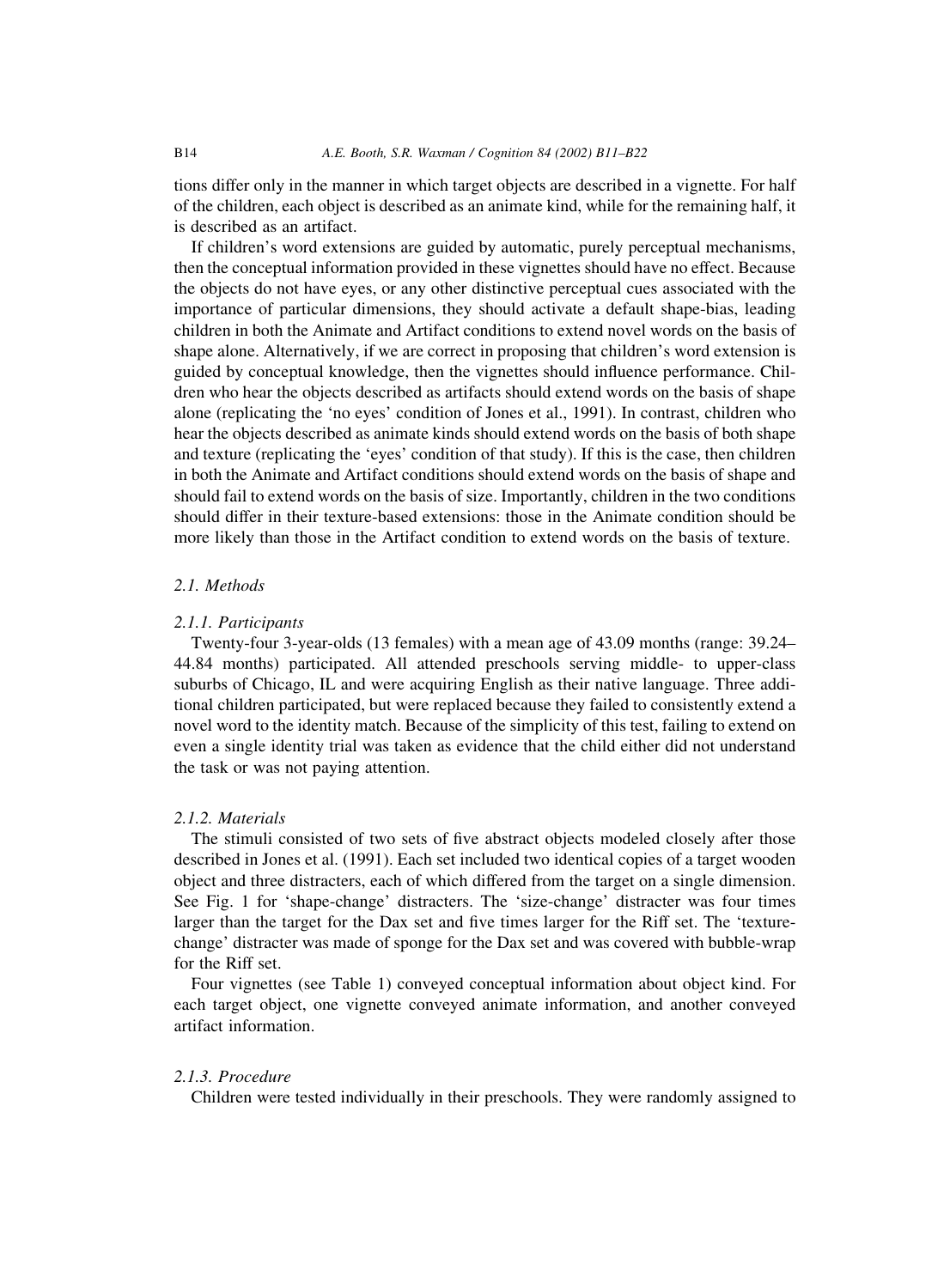

Fig. 1. Target objects with their associated shape-change test object.

either an Animate or Artifact condition. The experimenter presented the same objects to all participants throughout the 10 min procedure.

2.1.3.1. Training phase The Experimenter presented the Dax target along with a vignette (Table 1). The assignment of vignettes to targets was counterbalanced. The experimenter interjected questions to maintain the child's engagement. Children were praised for correct answers. Children who did not respond, said 'I don't know', or provided an incorrect answer were reminded of the correct information.

2.1.3.2. Test phase With the target object visible, the experimenter began by saying 'Now I am going to show you some other things. Each one might be a Dax or it might not be a Dax. I need you to tell me if you think each one is a Dax or is not a Dax, ok? Do you think you can do that?'

2.1.3.2.1. Extension to the identity match The experimenter presented the exact duplicate of the target and asked 'Is this another Dax?' The identity match was then removed from view.

2.1.3.2.2. Extension to the distracters The experimenter then presented, in random order, each of the distracter objects in turn, asking 'Is this another Dax?'

Extension tests were then repeated in the same order beginning with the experimenter saying 'Now, just so I have got it right, lets try this one more time.' She then provided a one-sentence summary reminder of the story. After the child completed all eight test-trials for the Dax set, the procedure was repeated with the Riff set, using the 'riff' label and the appropriate vignette.

## 2.1.4. Results

ANOVAs on the proportion of test objects accepted revealed a main effect of dimension-change in both the Artifact  $(F(2, 10) = 8.85, P < 0.01)$  and Animate  $(F(2, 10) = 11.32, P < 0.01)$  conditions (Fig. 2). However, post-hoc comparisons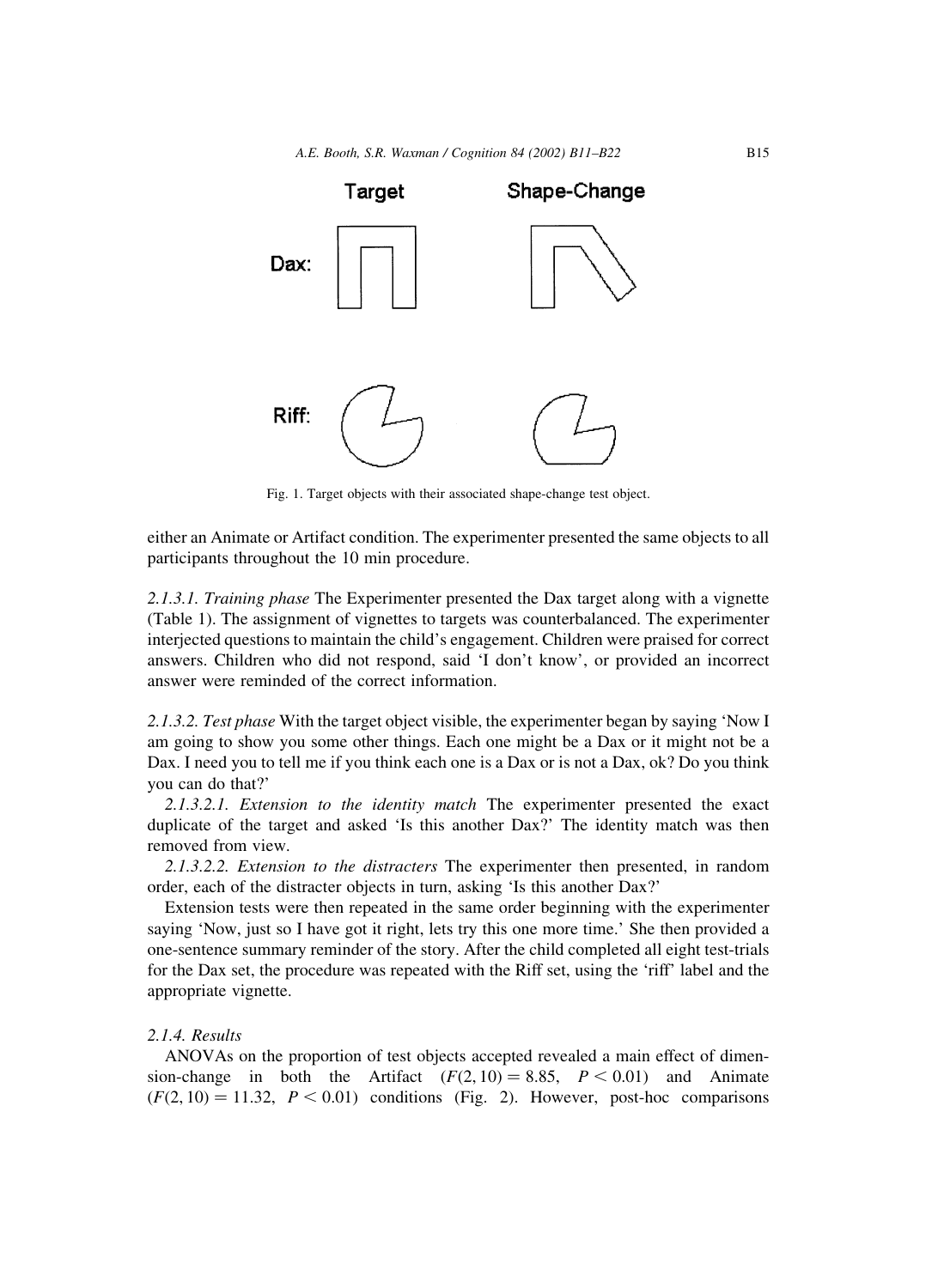## Table 1

| Vignettes presented along with the target objects |  |  |  |
|---------------------------------------------------|--|--|--|
|                                                   |  |  |  |

| Animate:  |                                                                                                                                                                                                                                                                                                                                                                                                                                                                                                                                                                                                                                        |
|-----------|----------------------------------------------------------------------------------------------------------------------------------------------------------------------------------------------------------------------------------------------------------------------------------------------------------------------------------------------------------------------------------------------------------------------------------------------------------------------------------------------------------------------------------------------------------------------------------------------------------------------------------------|
| А.        | Wow, look at this Dax/Riff! You know what? I have something very special to<br>tell you about this Dax/Riff. Do you want to hear it? Listen carefully now<br>because I am going to ask you some questions about what I say. This Dax/Riff<br>has a mommy and a daddy who love it very much. So who loves this Dax/Riff<br>very much? That's right – and they love it so much that when this Dax/Riff<br>goes to sleep at night, they give it lots of hugs and kisses. Ok, so when the Dax/<br>Riff goes to sleep, its mommy and daddy give it lots of what?                                                                            |
| <b>B.</b> | Wow, look at this Riff/Dax! You know what? I have something very special to<br>tell you about this Riff/Dax. Do you want to hear it? Listen carefully now<br>because I am going to ask you some questions about what I say. This Riff/Dax<br>is usually very hungry. One day when it was walking through the forest, this<br>Riff/Dax found 6 candy bars. Can you believe that!? So where was this Riff/<br>Dax walking when it found the candy bars? That's right! And it was so happy<br>when it found them that it jumped up and down and gobbled up all the<br>chocolate. Ok, so what did the Riff/Dax do when it found the candy? |
| Artifact: |                                                                                                                                                                                                                                                                                                                                                                                                                                                                                                                                                                                                                                        |
| А.        | Wow, Look at this Dax/Riff! You know what? I have something very special to<br>tell you about this Dax/Riff. Do you want to hear it? Listen carefully now<br>because I am going to ask you some questions about what I say. This Dax/Riff<br>was made by an astronaut to do a very special job on her spaceship. Now who<br>made this Dax/Riff? That's right, and the astronaut always takes her Dax/Riff<br>with her when she flies to the moon. Ok, so where does the astronaut always<br>take her Dax/Riff?                                                                                                                         |
| <b>B.</b> | Wow, look at this Riff/Dax! You know what? I have something very special to<br>tell you about this Riff/Dax. Do you want to hear it? Listen carefully now<br>because I am going to ask you some questions about what I say. Danny usually<br>keeps this Riff/Dax in his basement. But one day Danny took it outside because<br>he needed to use it to fix something. Now why did Danny take this Riff/Dax out<br>of the basement? That's right, and when his Riff/Dax got worn out doing the<br>job, Danny went to the store and bought a new one. Ok, so where did Danny go<br>to buy a new Riff/Dax?                                 |

revealed different patterns of extension in the two conditions. As predicted, children in the Artifact condition accepted size-change ( $M = 1.00$ ) and texture-change ( $M = 0.92$ ) test objects more frequently than they accepted shape-change ( $M = 0.48$ ) test objects (LSD  $P < 0.05$ ). Children in the Animate condition accepted the size-change ( $M = 0.98$ ) test objects more frequently than they accepted either shape-  $(M = 0.40)$  or texture-change  $(M = 0.65)$  test objects (LSD  $P < 0.05$ ).

Further analyses confirm our prediction that the principle difference between the Animate and Artifact conditions was in children's responses to the texture-change stimuli. Children in the Artifact condition accepted texture-change test objects more frequently than did children in the Animate condition (one-tailed  $t(22) = 1.89$ ,  $P = 0.036$ ). Although our prediction licensed the use of a one-tailed test here, we sought to fortify our conclusions with an additional, perhaps more sensitive, analysis. We calculated the proportion of trials on which children consistently accepted the texture-change test objects (i.e.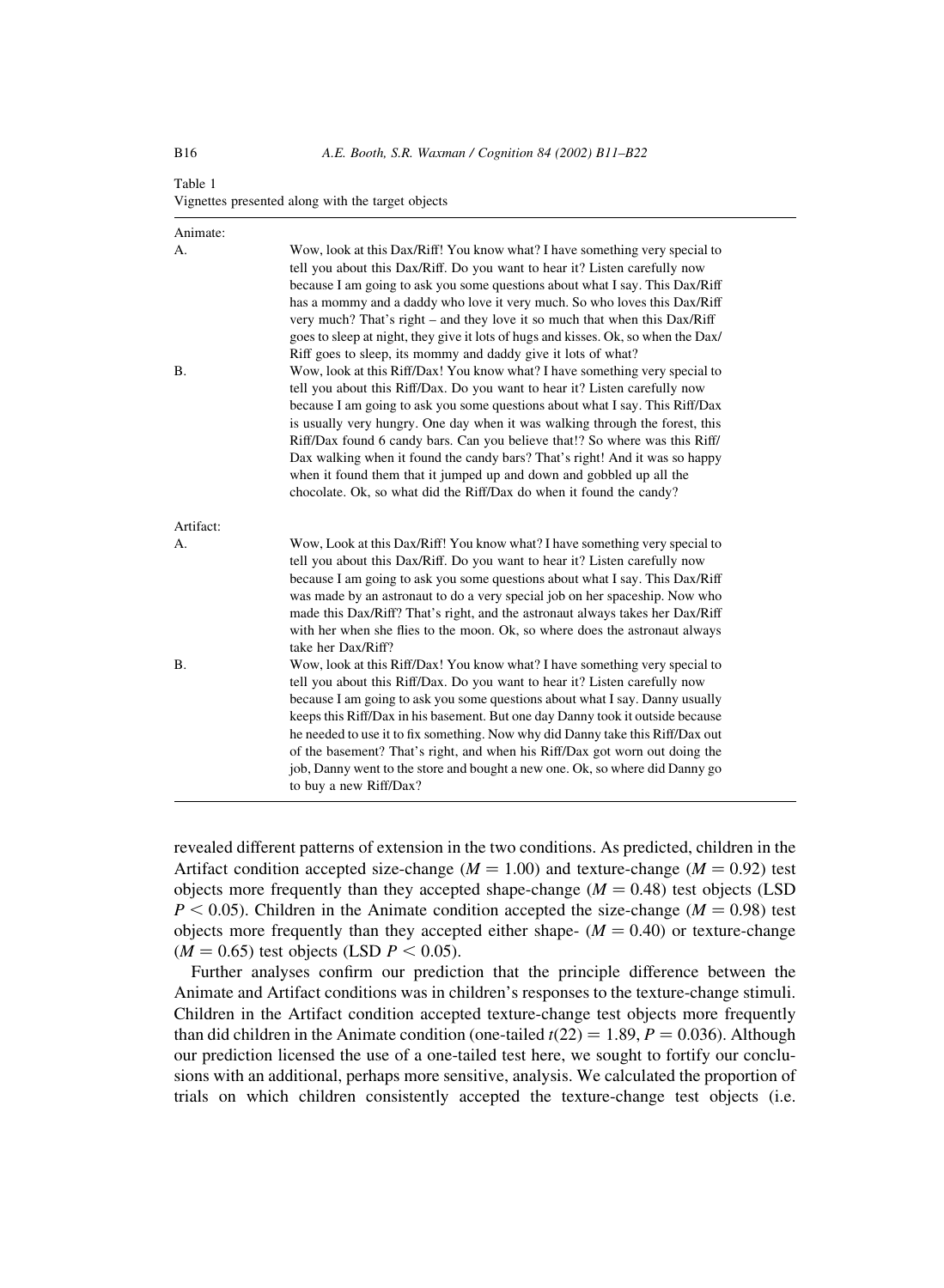

Fig. 2. Mean proportion of acceptances of each type of test object as an appropriate referent for the novel word in each condition of Experiment 1. Thatched bars represent data collected from children hearing Animate stories while solid bars represent data collected from children hearing Artifact stories.

instances of saying 'Yes' on both texture-change test objects for a particular target). As predicted, children were more likely to consistently accept the texture-change test objects in the Artifact (88%) than in the Animate condition (63%)  $(\chi^2(1, N = 24) = 3.78,$  $P < 0.05$ ).

## 2.1.5. Discussion

These results document the influence of conceptual information on word extension in young children. Three-year-olds extended novel words differently depending on the ontological kind of the object being labeled. Children in the Artifact condition extended the words based on shape alone, while those in the Animate condition extended the words based on both shape and texture. Because precisely the same objects were presented in both conditions, this effect cannot be explained by any theory that relies solely on attention to perceptual information in word learning. In the next experiment, we go on to examine the generalizability of this effect, asking whether conceptual information continues to influence children's word extension even in the presence of a clear perceptual cue (eyes) that 3-year-old children have already strongly associated with other perceptual dimensions (shape and texture).

## 3. Experiment 2

We address this question by presenting children with conflicting perceptual and concep-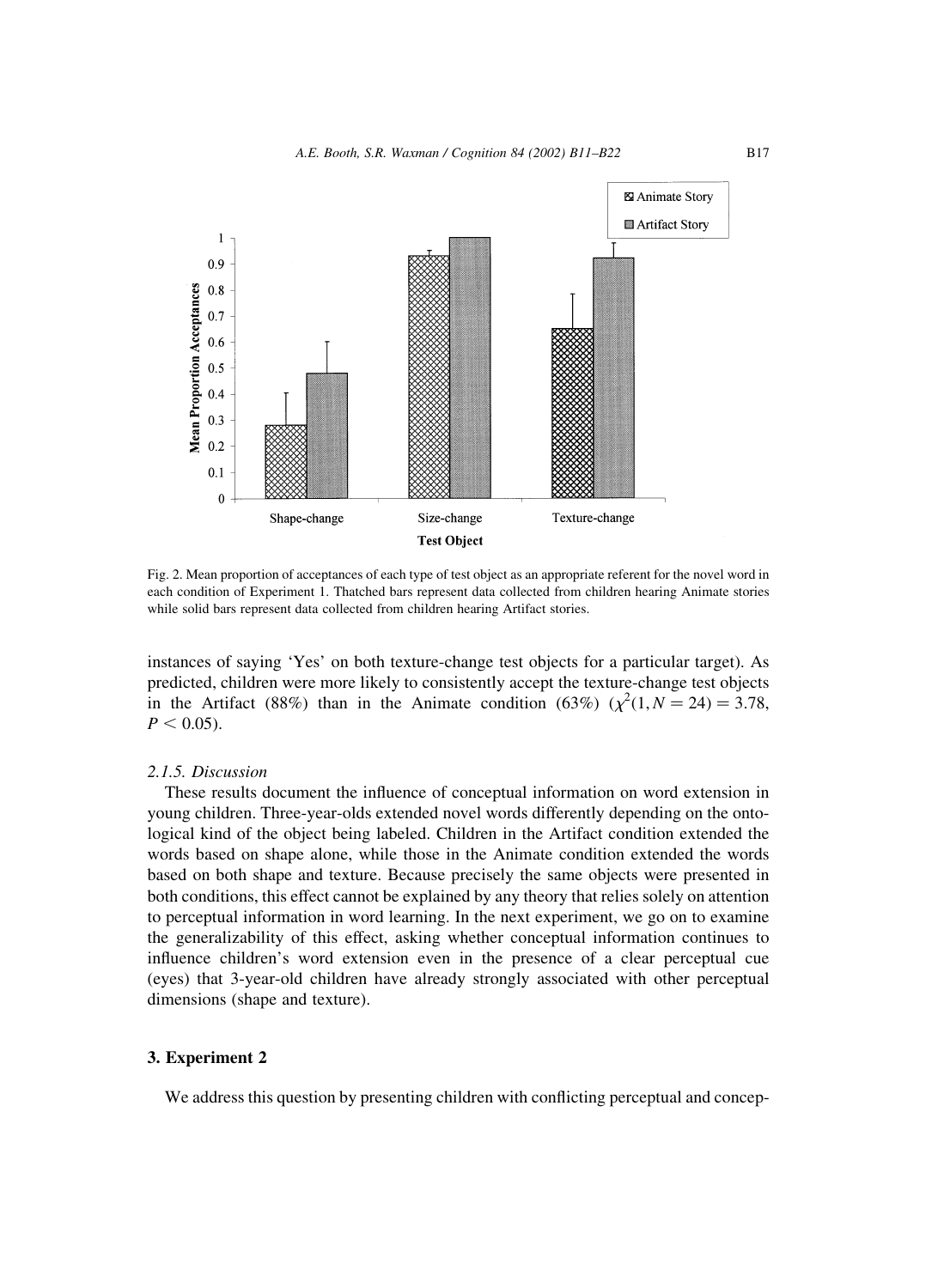

Fig. 3. Mean proportion of acceptances of each type of test object as an appropriate referent for the novel word in Experiment 2.

tual information. We added a strong perceptual cue to animacy (eyes) to each target object, yet provided strong conceptual information describing it as an artifact. If word extension is guided solely and automatically by perceptual information, then when children encounter a perceptual cue strongly associated with the importance of both shape and texture (eyes), they should extend novel labels on the basis of these dimensions. In contrast, if the influence of conceptual information endures, even in the presence of a strong perceptual cue to the contrary, then children should be less likely to be 'captured' by the eyes. Two alternative patterns of word extension are possible in this case. First, the conceptual information in the vignette may be sufficiently compelling to lead children to an extension pattern consistent with an artifact interpretation of the novel word (i.e. based on shape alone). Alternatively, children may become confused by the conflicting conceptual information, with eyes suggesting animacy and the vignette suggesting artifacthood. This confusion might yield an extension pattern intermediate between that expected for an animate and artifact interpretation.

#### 3.1. Methods

#### 3.1.1. Participants

Twelve 3-year-olds (four females) with a mean age of 41.86 months (range: 37.43– 44.80 months) were recruited from middle-class families in the greater Chicago area. All were acquiring English as a native language. Two additional children were eliminated due to behavior extremely disruptive to testing. All children successfully extended the novel word on 'identical' test trials.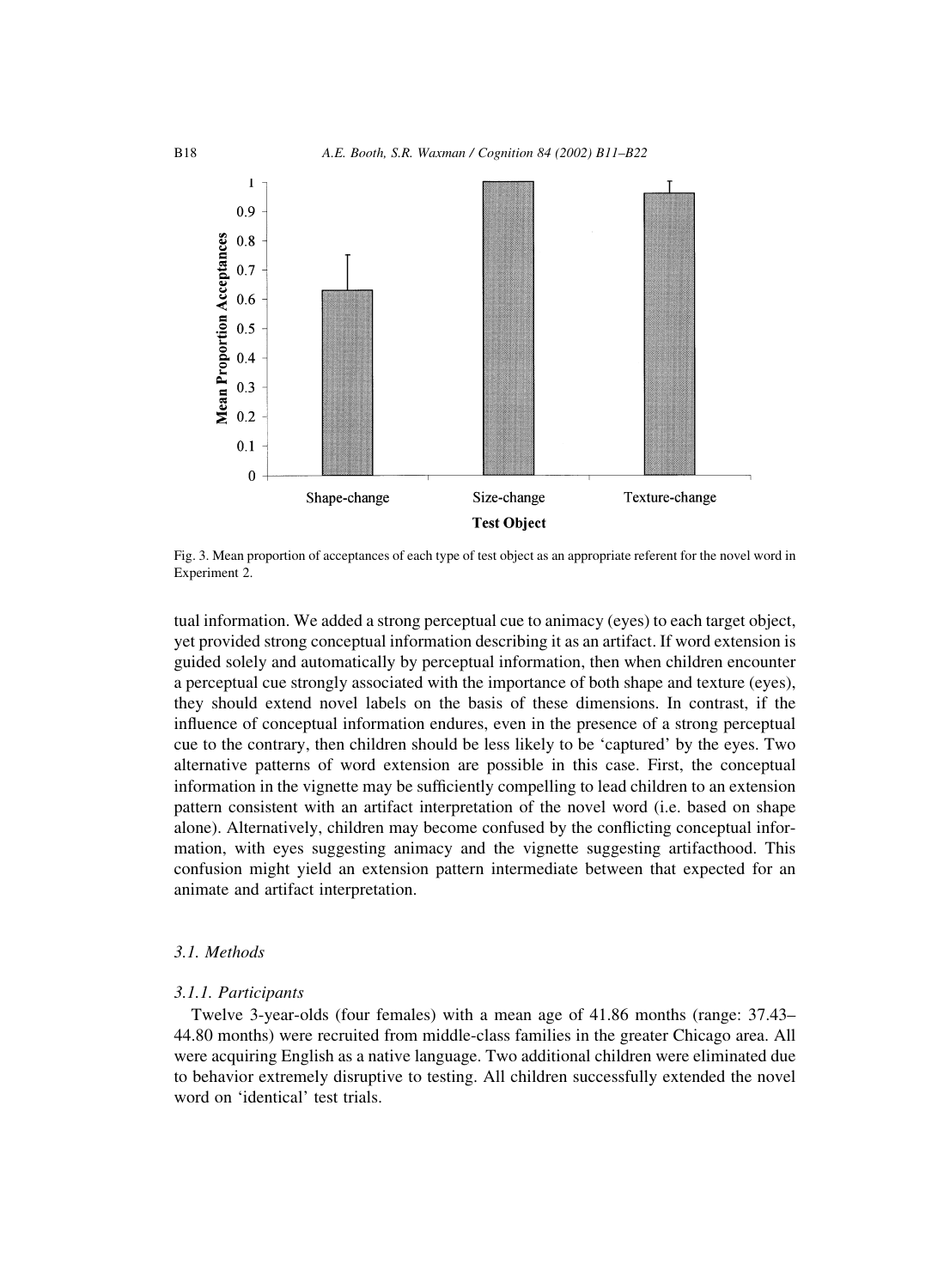## 3.1.2. Materials and procedure

The stimuli and procedure were identical to those used in the Artifact condition of Experiment 1, except that plastic eyes were glued onto all objects.

## 3.1.3. Results and discussion

A one-way repeated measures ANOVA on the proportion of test objects of each type accepted as referents of the novel word (Fig. 3) revealed a main effect of dimensionchange  $(F(2, 21) = 4.59, P < 0.05)$ . Children more frequently accepted size-change  $(M = 1.00)$  and texture-change  $(M = 0.96)$  than shape-change  $(M = 0.63)$  test objects (LSD  $P < 0.05$ ). Furthermore, infants accepted texture-change test objects more frequently in the current experiment than in the Animate condition of Experiment 1 (one-tailed  $t(22) = 2.25$ ,  $P < 0.025$ ).

As in Experiment 1, this difference was confirmed by an analysis of consistent texturechange acceptances. Children demonstrated proportionately more consistent acceptances of the texture-change test objects in the current experiment (92%) than in the Animate condition of Experiment 1 (63%) ( $\chi^2(1, N = 24) = 5.54, P < 0.05$ ). This pattern of extension mirrors the results observed in the Artifact condition of Experiment 1 despite the fact that the current stimuli had eyes.

## 4. General discussion

The current results demonstrate the power of conceptual information in young children's word extension. In Experiment 1, 3-year-olds extended novel words differently depending on whether the labeled object was described as having the conceptual properties of an artifact or an animal. Moreover, providing a salient perceptual cue did not alter this effect (Experiment 2). When objects with eyes were labeled in the context of a story describing the object as an artifact, children extended the label in a manner consistent with the vignette rather than the salient perceptual cue.

These results challenge two central tenets of the DAM account of early word learning. First, the current evidence challenges the notion that perceptual information alone contributes to the process (e.g. Jones et al., 1991; Smith, 1995, 1999; Smith et al., 1996). We have shown that conceptual information also permeates early word learning, even in the face of conflicting perceptual cues.

Second, our results challenge the view that perceptually based associations are automatically and directly activated in early word learning. In our view, perceptual cues are important because they can serve as gateways to conceptual information regarding ontological status. We suggest that eyes influenced performance in Jones et al. (1991) because eyes, like our vignettes, allowed access to conceptual knowledge regarding the object features and dimensions relevant to category membership within the animate domain (i.e. shape and texture) (Keil, 1991, 1994a). Because we did not assess or manipulate the relative salience of these two routes (perceptual and linguistic) to conceptual information, it is impossible to ascertain their relative power in guiding word learning. It may be that we differentially highlighted the conceptual information conveyed through our vignettes by calling attention to it socially (i.e. by asking questions about it). However, the fact that the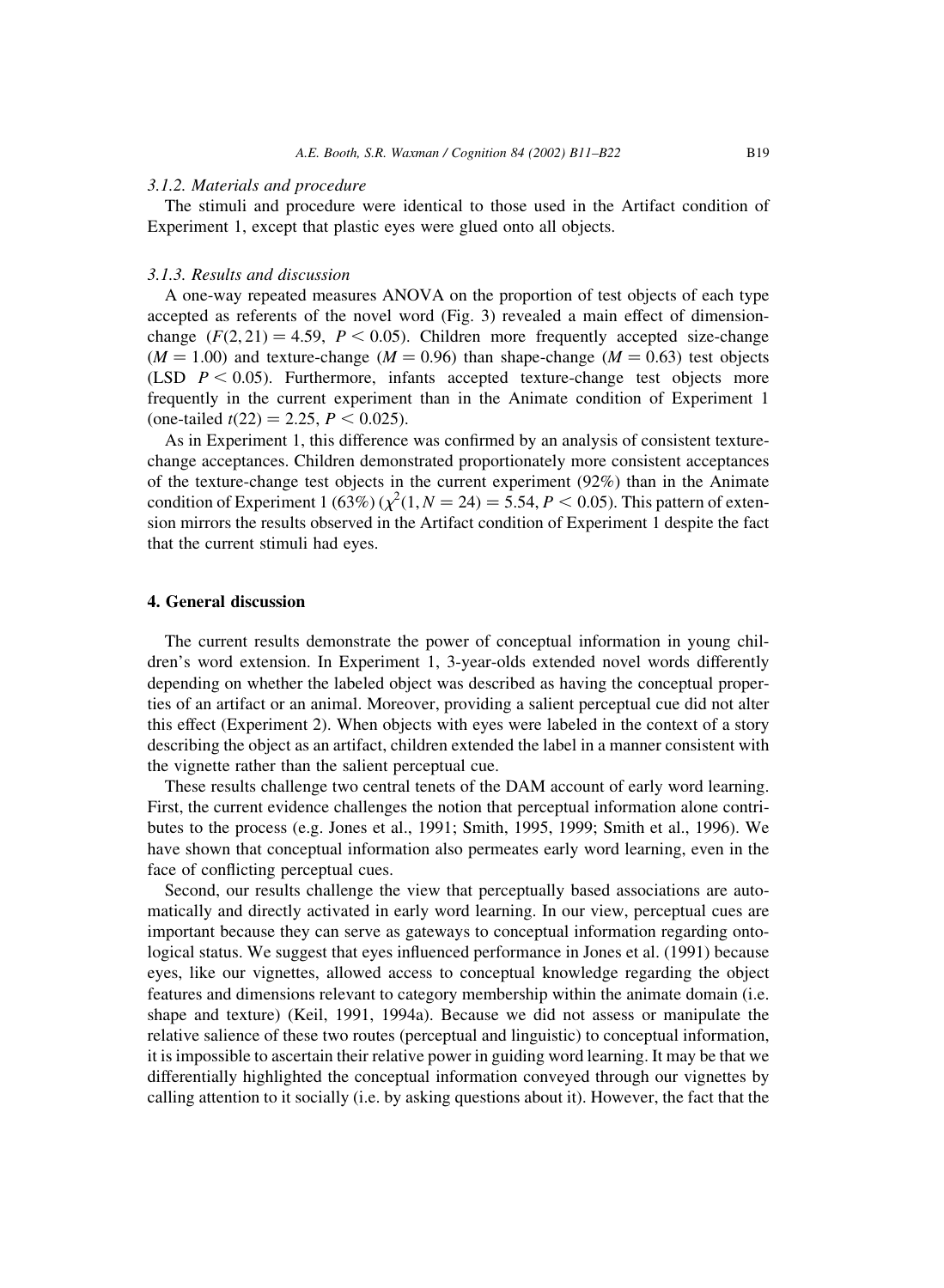information provided in our vignettes took precedence over that provided by the perceptual cues in Experiment 2 accords well with accumulating evidence documenting that young children readily distinguish between what an object looks like and what it truly is (e.g. Flavell, Flavell, & Green, 1983; Gelman & Coley, 1990, 1991; Keil, 1989; Mandler, 1993, 2000; Soja, Carey, & Spelke, 1991, 1992). Our results are consistent with the observation that even when an artifact (e.g. a toy stuffed dog) is designed to closely resemble an animate object (e.g. with eyes and a furry texture), 3-year-old children do not expect it to behave like an animate object.

Is there any way in which the DAM account can accommodate the current data? We are unable to anticipate how this would be possible without abandoning the account's core reliance on the automatic activation of purely perceptually based associations. For example, one might attempt to account for the current results by suggesting that different patterns of attention were automatically triggered by differences in the language used to talk about animates versus artifacts. However, because our animate and artifact vignettes were closely matched in terms of sentence lengths and structures, it is difficult to imagine what these differences might consist of without resorting to consideration of their semantic content. Alternatively, one might argue that perceptual information did automatically trigger patterns of attention in our word learning task, but that conceptual information influenced what perceptual information entered into the process in the first place (e.g. artifact vignette focuses attention on inanimate properties like rigidity and angularity of shape). In our view, however, this explanation ascribes a critical entry-point role for conceptual information that strikes at the heart of the DAM account.

In conclusion, we argue that preschoolers' behavior directly challenges 'dumb attentional' accounts of word learning that rely solely on the automatic activation of perceptually based associations. Instead, preschoolers' behavior is consistent with 'smart' mechanisms of word learning in which conceptual information figures importantly in accounting for this dramatic and uniquely human process.

#### Acknowledgements

This research was supported by NIH grant #HD-08595-02 to the first author and NIH grant #HD-28730 to the second author. We are grateful to the children and caretakers who participated in these studies. We are also indebted to Yi Ting Huang for her assistance with data collection.

#### References

Becker, A. H., & Ward, T. B. (1991). Children's use of shape in extending novel labels to animate objects: identity versus postural change. Cognitive Development, 6 (1), 3–16.

Bloom, P. (2000). How children learn the meanings of words. Cambridge, MA: MIT Press.

Booth, A. E., & Waxman, S. R. (2001, April). Cues that facilitate the formation of new categories in infancy: object names and object functions. Paper presented at the biennial meeting of the Society for Research on Child Development, Minneapolis, MN.

Flavell, J. H., Flavell, E. R., & Green, F. L. (1983). Development of the appearance-reality distinction. Cognitive Psychology, 15 (1), 95–120.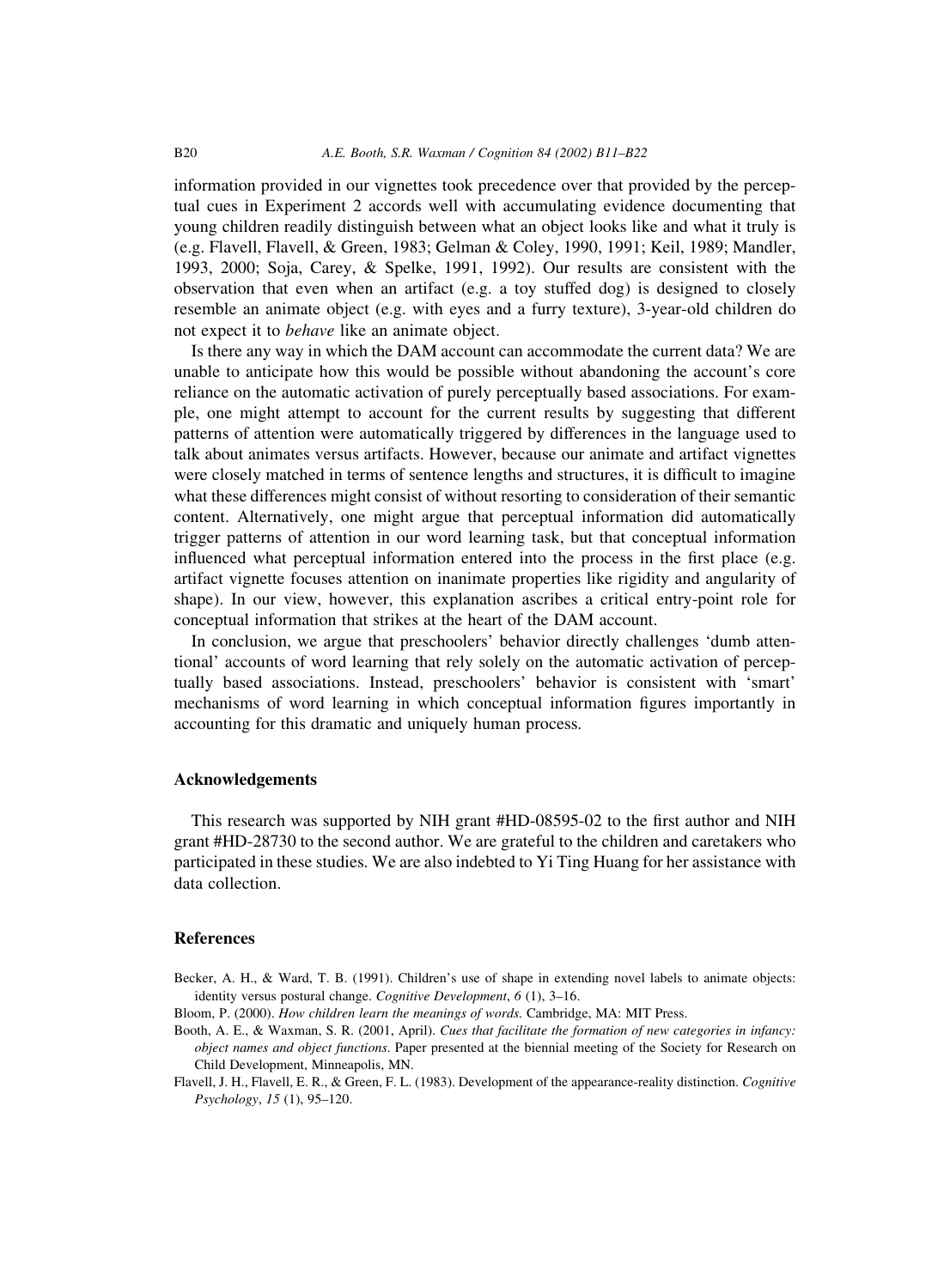- Gelman, S. A., & Coley, J. D. (1990). The importance of knowing a dodo is a bird: categories and inferences in 2 year-old children. Developmental Psychology, 26 (5), 796–804.
- Gelman, S. A., & Coley, J. D. (1991). Language and categorization: the acquisition of natural kind terms. In S. A. Gelman & J. P. Byrnes (Eds.), Perspectives on language and thought: interrelations in development (pp. 146– 196). New York: Cambridge University Press.
- Gelman, S. A., & Markman, E. M. (1987). Young children's inductions from natural kinds: the role of categories and appearances. Child Development, 58 (6), 1532–1541.
- Gelman, S. A., & Medin, D. L. (1993). What's so essential about essentialism? A different perspective on the interaction of perception, language, and conceptual knowledge. Cognitive Development, 8 (2), 157–167.
- Gentner, D. (1978). On relational meaning: the acquisition of verb meaning. Child Development, 49 (4), 988–998.
- Goldstone, R. L., & Barsalou, L. W. (1998). Reuniting perception and conception. Cognition, 65 (2-3), 231-262.
- Graham, S. A., & Poulin-Dubois, D. (1999). Infants' reliance on shape to generalize novel labels to animate and inanimate objects. Journal of Child Language, 26 (2), 295–320.
- Jones, S. S., & Smith, L. B. (1993). The place of perception in children's concepts. Cognitive Development, 8 (2), 113–139.
- Jones, S. S., Smith, L. B., & Landau, B. (1991). Object properties and knowledge in early lexical learning. Child Development, 62 (3), 499–516.
- Keil, F. C. (1989). Concepts, kinds, and cognitive development. Cambridge, MA: MIT Press.
- Keil, F. C. (1991). Theories, concepts, and the acquisition of word meaning. In J. P. Byrnes & S. A. Gelman (Eds.), Perspectives on language and cognition: interrelations in development (pp. 197–224). Cambridge: Cambridge University Press.
- Keil, F. C. (1994). The birth and nurturance of concepts by domains: the origins of concepts of living things. In L. A. Hirschfeld & S. A. Gelman (Eds.), Mapping the mind: domain specificity in cognition and culture (pp. 234–254). New York: Cambridge University Press.
- Keil, F. C. (1994). Explanation, association, and the acquisition of word meaning. Lingua, 92, 169–196.
- Kemler Nelson, D. G. (1995). Principle-based inferences in young children's categorization: revisiting the impact of function on the naming of artifacts. Cognitive Development, 10 (3), 347–380.
- Kemler Nelson, D. G. (1999). Attention to functional properties in toddlers' naming and problem-solving. Cognitive Development, 14 (1), 77–100.
- Kemler Nelson, D. G., Frankenfield, A., Morris, C., & Blair, E. (2000). Young children's use of functional information to categorize artifacts: three factors that matter. Cognition, 77 (2), 133–168.
- Kemler Nelson, D. G., Russell, R., Duke, N., & Jones, K. (2000). Two-year-olds will name artifacts by their functions. Child Development, 71 (5), 1271–1288.
- Landau, B. (1994). Where's what and what's where: the language of objects in space. Lingua, 92, 259–296.
- Landau, B., Smith, L., & Jones, S. (1998). Object shape, object function, and object name. Journal of Memory & Language, 38 (1), 1–27.
- Landau, B., Smith, L. B., & Jones, S. S. (1988). The importance of shape in early lexical learning. Cognitive Development, 3 (3), 299–321.
- Mandler, J. (2000). Perceptual and conceptual processes in infancy. Journal of Cognition and Development, 1, 3– 36.
- Mandler, J. M. (1993). On concepts. Cognitive Development, 8 (2), 141–148.
- Mervis, C. B., Johnson, K. E., & Scott, P. (1993). Perceptual knowledge, conceptual knowledge, and expertise: comment on Jones and Smith. Cognitive Development, 8 (2), 149–155.
- Samuelson, L. K., & Smith, L. B. (1999). Early noun vocabularies: do ontology, category structure and syntax correspond? Cognition, 73 (1), 1–33.
- Samuelson, L. K., & Smith, L. B. (2000). Children's attention to rigid and deformable shape in naming and nonnaming tasks. Child Development, 71 (6), 1555–1570.
- Smith, L. B. (1995). Self-organizing processes in learning to learn words: development is not induction. In C. A. Nelson (Ed.), Basic and applied perspectives on learning, cognition, and development. The Minnesota Symposia on Child Psychology (pp. 1–32), Vol. 28. Mahwah, NJ: Lawrence Erlbaum Associates.
- Smith, L. B. (1999). Children's noun learning: how general learning processes make specialized learning mechanisms. In B. MacWhinney (Ed.), The emergence of language (pp. 277–303). Mahwah, NJ: Lawrence Erlbaum Associates.